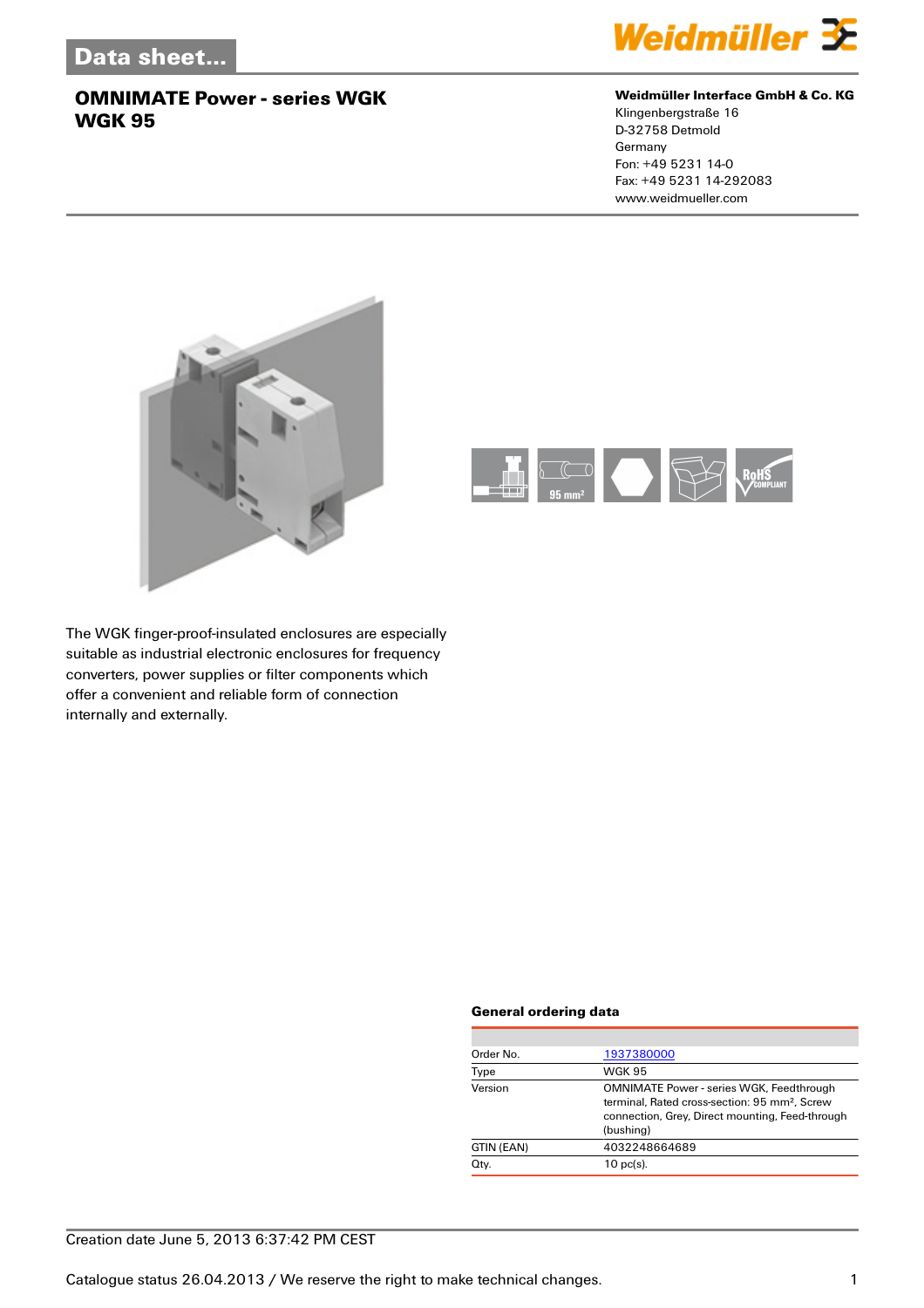# **Technical data**



#### **Weidmüller Interface GmbH & Co. KG**

Klingenbergstraße 16 D-32758 Detmold Germany Fon: +49 5231 14-0 Fax: +49 5231 14-292083

| <b>Dimensions and weights</b>                                                    |                                      |                                                                    |                        |  |  |
|----------------------------------------------------------------------------------|--------------------------------------|--------------------------------------------------------------------|------------------------|--|--|
|                                                                                  |                                      |                                                                    |                        |  |  |
| Length                                                                           | 95 mm                                | Width                                                              | $25 \, \text{mm}$      |  |  |
| Height                                                                           | 74 mm                                | Height of lowest version                                           | 74 mm                  |  |  |
| Net weight                                                                       | 249.4 <sub>g</sub>                   |                                                                    |                        |  |  |
| <b>2 clampable conductors with identical cross-section</b>                       |                                      |                                                                    |                        |  |  |
|                                                                                  |                                      |                                                                    |                        |  |  |
| Wire connection cross section AWG,<br>max.                                       | AWG 4/0                              | Wire connection cross section AWG.<br>min.                         | AWG 4                  |  |  |
| <b>Additional connection</b>                                                     |                                      |                                                                    |                        |  |  |
|                                                                                  |                                      |                                                                    |                        |  |  |
| Clamping screw                                                                   | M8/Hexagon                           | Rated current                                                      | 232 A                  |  |  |
| Tightening torque, max.                                                          | 20 Nm                                | Tightening torque, min.                                            | 15 Nm                  |  |  |
| <b>Conductors suitable for clamping</b>                                          |                                      |                                                                    |                        |  |  |
|                                                                                  |                                      |                                                                    |                        |  |  |
| Cross-section for connected conductor.<br>finely stranded with wire-end ferrules |                                      | Wire connection cross section AWG.<br>max.                         |                        |  |  |
| and plastic collars DIN 46228/4, rated                                           |                                      |                                                                    |                        |  |  |
| connection, min.<br>Wire connection cross section AWG,                           | $35 \text{ mm}^2$                    | Wire connection cross section, finely                              | AWG 4/0                |  |  |
| min.                                                                             |                                      | stranded with wire-end ferrules DIN                                |                        |  |  |
|                                                                                  | AWG 4                                | 46228/1, rated connection, max.                                    | $95 \text{ mm}^2$      |  |  |
| Wire connection cross section, finely                                            |                                      | Wire connection cross section, finely                              |                        |  |  |
| stranded with wire-end ferrules DIN                                              |                                      | stranded, max.                                                     |                        |  |  |
| 46228/1, rated connection, min.                                                  | $35 \text{ mm}^2$                    |                                                                    | $95 \text{ mm}^2$      |  |  |
| Wire connection cross section, stranded,<br>rated connection, max.               | $95 \text{ mm}^2$                    | Wire connection cross section, stranded,<br>rated connection, min. | $35 \text{ mm}^2$      |  |  |
| Wire connection cross-section, finely                                            |                                      | Stripping length                                                   |                        |  |  |
| stranded with wire-end ferrules and                                              |                                      |                                                                    |                        |  |  |
| plastic collars DIN 46228/4, rated                                               | $95 \text{ mm}^2$                    |                                                                    | $27 \text{ mm}$        |  |  |
| connection, max.                                                                 |                                      |                                                                    |                        |  |  |
| <b>Rated data to IEC</b>                                                         |                                      |                                                                    |                        |  |  |
|                                                                                  |                                      |                                                                    |                        |  |  |
| Current at maximum wires                                                         | 232 A                                | Pollution severity                                                 | 3<br>232 A             |  |  |
| Rated cross-section<br>Rated impulse withstand voltage                           | $95 \text{ mm}^2$<br>8 kV            | Rated current                                                      | 690 V                  |  |  |
| Standards                                                                        | IEC 60947-7-1                        | Rated voltage                                                      |                        |  |  |
|                                                                                  |                                      |                                                                    |                        |  |  |
| <b>Technical data</b>                                                            |                                      |                                                                    |                        |  |  |
| Clamping range, rated connection, max. 95 mm <sup>2</sup>                        |                                      | Clamping range, rated connection, min.                             | $35 \text{ mm}^2$      |  |  |
| Clamping screw                                                                   | M8/Hexagon                           | Gauge to IEC 60947-1                                               | <b>B12</b>             |  |  |
| Number of connections                                                            | 2                                    | Stripping length, rated connection                                 | 27 mm                  |  |  |
| Tightening torque, max.                                                          | 20 Nm                                | Tightening torque, min.                                            | 15 Nm                  |  |  |
| <b>Technical specification</b>                                                   |                                      |                                                                    |                        |  |  |
|                                                                                  |                                      |                                                                    |                        |  |  |
| Colour of insulating material                                                    | Grey                                 | Connection direction                                               | on side                |  |  |
| End cover plate required                                                         |                                      | Installation advice                                                | Direct mounting, Feed- |  |  |
| Product family                                                                   | No<br><b>OMNIMATE Power - series</b> |                                                                    | through (bushing)      |  |  |
|                                                                                  | WGK                                  |                                                                    |                        |  |  |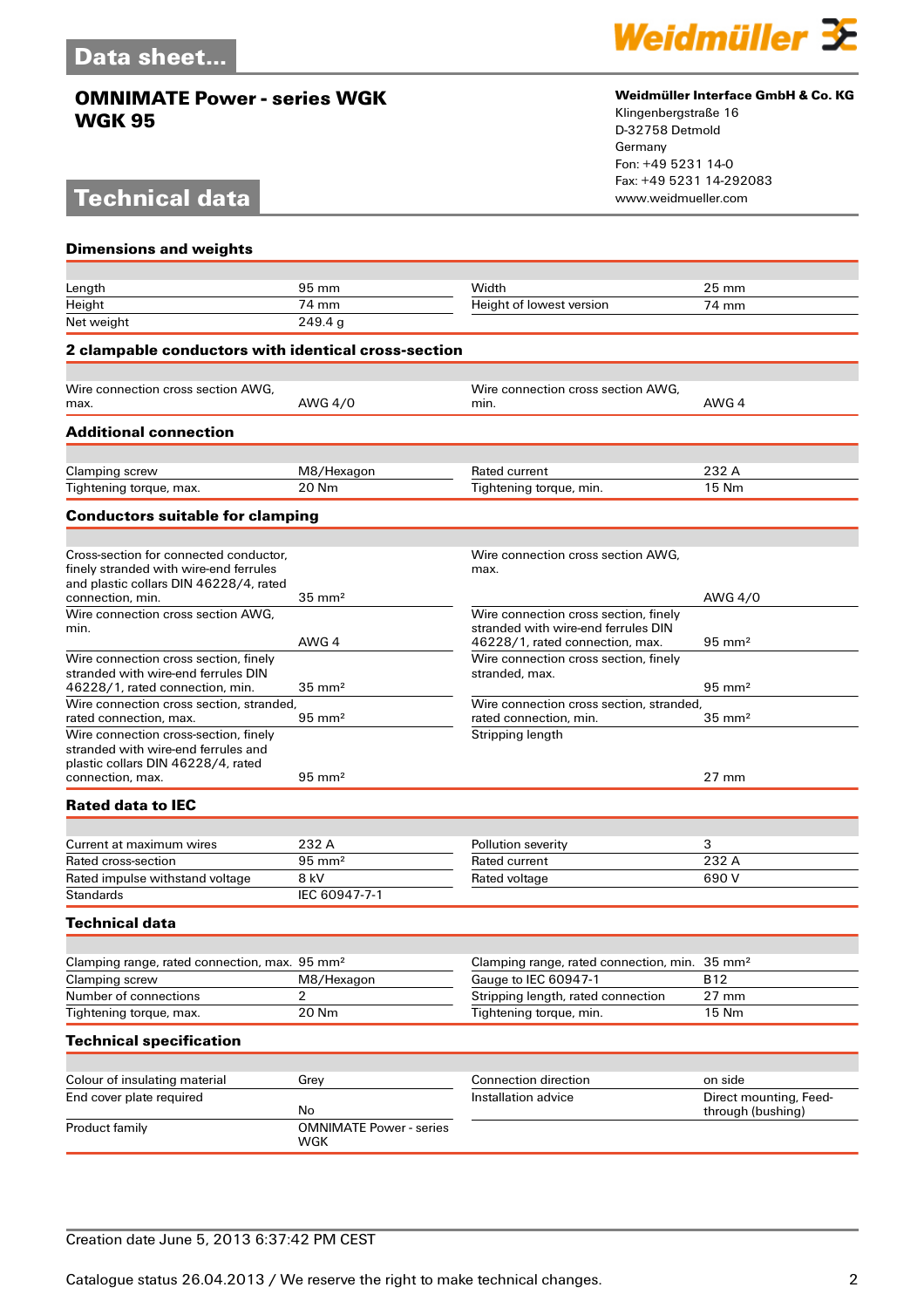# **Technical data**



#### **Weidmüller Interface GmbH & Co. KG**

Klingenbergstraße 16 D-32758 Detmold Germany Fon: +49 5231 14-0 Fax: +49 5231 14-292083

| <b>CSA ratings data</b>                        |                 |                                                                                                                         |             |  |
|------------------------------------------------|-----------------|-------------------------------------------------------------------------------------------------------------------------|-------------|--|
|                                                |                 |                                                                                                                         |             |  |
| Certificate No. (CSA)                          | 200039-1830694  | Voltage size B (CSA)                                                                                                    | 600V        |  |
| Voltage size C (CSA)                           | 600 V           | Current size B (CSA)                                                                                                    | 230 A       |  |
| Current size C (CSA)                           | 230 A           | Wire cross section min. (CSA)                                                                                           | 4 AWG       |  |
| <b>UL ratings data</b>                         |                 |                                                                                                                         |             |  |
|                                                |                 |                                                                                                                         |             |  |
| Certificate No. (cURus)                        | E60693VOL1SEC84 | Conductor size Factory wiring max.<br>(cURus)                                                                           | 0000 AWG    |  |
| Conductor size Factory wiring min.<br>(cURus)  | 4 AWG           | Conductor size Field wiring max. (cURus)<br>0000 AWG                                                                    |             |  |
| Conductor size Field wiring min. (cURus) 4 AWG |                 | Current size B (cURus)                                                                                                  | 230 A       |  |
| Current size C (cURus)                         | 230 A           | Voltage size B (cURus)                                                                                                  | 600 V       |  |
| Voltage size C (cURus)                         | 600 V           |                                                                                                                         |             |  |
| <b>Material data</b>                           |                 |                                                                                                                         |             |  |
| Material                                       | Wemid           | Colour                                                                                                                  |             |  |
| UL 94 flammability rating                      | $V-0$           |                                                                                                                         | Grey        |  |
| <b>Classifications</b>                         |                 |                                                                                                                         |             |  |
|                                                |                 |                                                                                                                         |             |  |
| <b>ETIM 3.0</b>                                | EC001283        | <b>UNSPSC</b>                                                                                                           | 30-21-18-11 |  |
| eClass 5.1                                     | 27-14-11-34     | eClass 6.2                                                                                                              | 27-14-11-34 |  |
| eClass 7.1                                     | 27-14-11-34     |                                                                                                                         |             |  |
| <b>Notes</b>                                   |                 |                                                                                                                         |             |  |
| <b>Notes</b>                                   |                 | • Metal walls: 1 #96 2.5 mm = 1000 V; 2.5 #96 4 mm = 800 V; 4 #96 6 mm = 690 V; plastic walls: 1 #96 6<br>$mm = 1000 V$ |             |  |
| <b>Approvals</b>                               |                 |                                                                                                                         |             |  |
|                                                |                 |                                                                                                                         |             |  |
| Approvals                                      |                 |                                                                                                                         |             |  |
|                                                |                 |                                                                                                                         |             |  |
|                                                | ( 6             |                                                                                                                         |             |  |
|                                                |                 |                                                                                                                         |             |  |
|                                                |                 |                                                                                                                         |             |  |

ROHS Conform